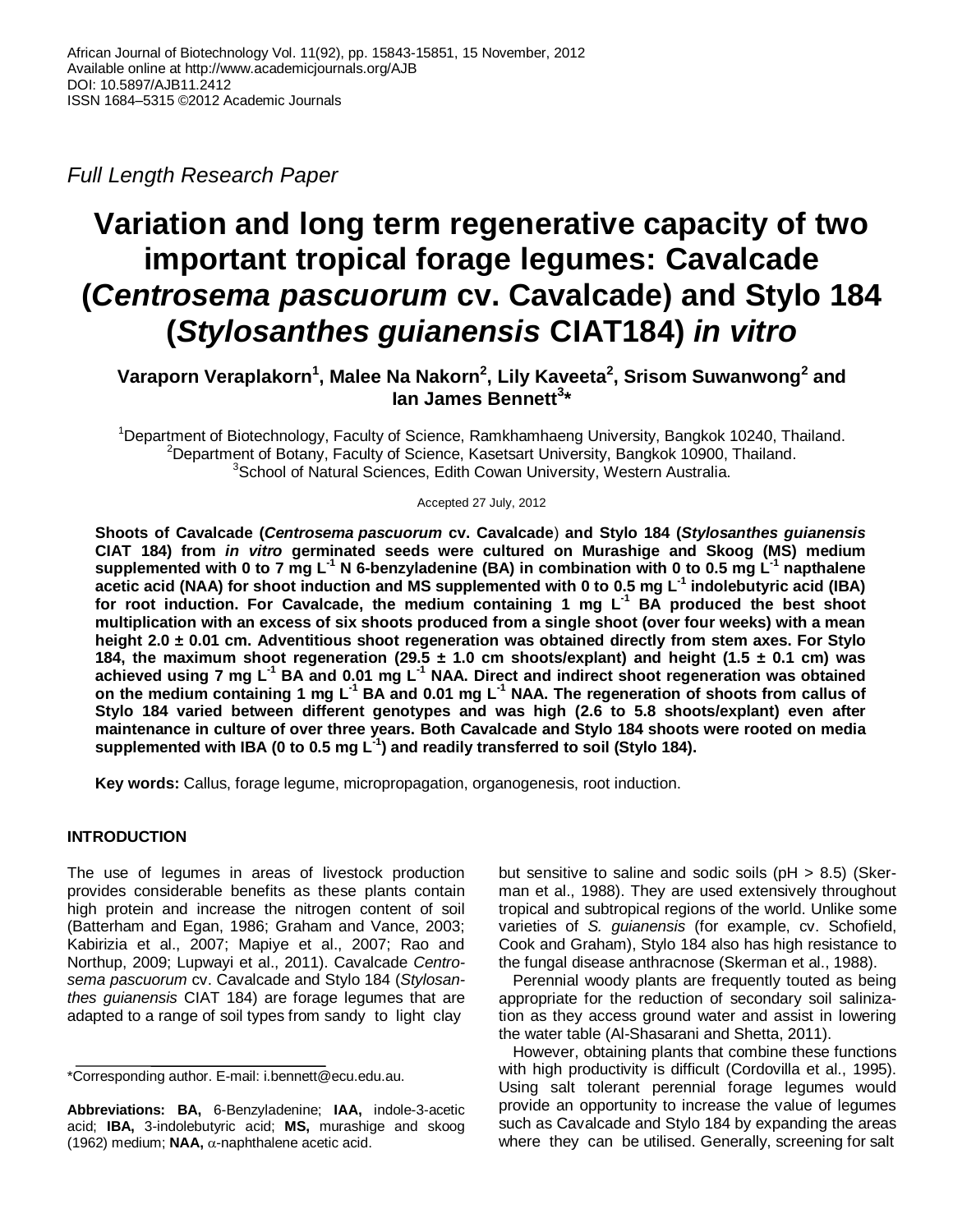tolerant lines requires large numbers of plants; however, this may be reduced by screening *in vitro* (Hassan et al., 2008; Rai et al., 2011).

Perennial legumes are frequently difficult to multiply vegetatively in tissue culture (Malmberg, 1979; Angeloni et al., 1992) however; some successes have been reported using various explants and plant growth regulators (Angeloni et al., 1992; Singh et al., 2002; Shahzad et al., 2007). For example, shoots of *Dalbergia sissoo* Roxb. (Singh et al., 2002) and *Cajanus cajan* (Shiva et al., 1994; Mohan and Krishnamurthy, 1998) have been regenerated directly from cotyledons using benzyl adenine (BA). In *C*. *cajan*, optimum regeneration occurred when kinetin and adenine sulfate were incorporated into the medium; shoot elongation required a reduction in cytokinins and adenine sulfate. *Acacia mangium* shoots have been regenerated and multiplied from nodal segments (Saito et al., 1993) while shoots of *Clitoria ternatea* have been regenerated from seedling root segments (Shahzad et al., 2007). In all cases, the shoots were regenerated and multiplied on Murashige and Skoog (1962) (MS) medium supplemented with  $\alpha$ -naphthaleneacetic acid (NAA) and BA.

The production of roots has been less problematic, and woody legumes have regenerated roots when cultured on MS basal medium with an auxin treatment (Saito et al., 1993; Shiva et al., 1994; Yan-Xiu et al., 1995; Rey and Mroginski, 1996; Singh et al., 2002). For example, axillary shoots of *A. mangium* developed roots on media containing 0.05 mg L<sup>-1</sup> indolebutyric acid (IBA) or 1.75 mg L<sup>-1</sup> indole-3-acetic acid (IAA) (Saito et al., 1993).

Shoots of *C. cajan* elongated rapidly on basal MS medium and rooted effectively in the medium supplemented with 0.5 mg L<sup>-1</sup> IBA (Shiva et al., 1994) or 1 mg L<sup>-1</sup> IBA (Mohan and Krishnamurthy, 1998). Once rooted, plants had 70 to 75% survival in soil and produced normal growth (George and Eapen, 1994; Mohan and Krishnamurthy, 1998). The development of the tissue culture of legumes is ongoing, we attempted to determine the optimum conditions for callus induction, shoot multiplication and root induction for two species that have high potential as pasture legumes throughout tropical regions of the world. This will assist in the selection of salt tolerant cell lines (and eventually plants) for Cavalcade and Stylo 184.

#### **MATERIALS AND METHODS**

#### **Explant preparation**

In order to break seed dormancy, Stylo 184 seeds were soaked in hot water (~80°C) for 1 to 2 min prior to sterilization. All seeds were surface sterilized by rinsing in 1% NaOCl for 30 min and subsequently rinsed five times in sterile distilled water. Seeds were transferred aseptically to a medium including MS mineral salts, myo-inositol, vitamins, glycine betaine, 3% sucrose and 8.6 g agar. The medium pH was adjusted to 5.8 prior to autoclaving at 121°C for 15 min. The seeds were allowed to germinate for two weeks. The initial explants and all subsequent cultures were incubated under a 16 h photoperiod (40  $\mu$ mol m<sup>-2</sup>s<sup>-1</sup>) at 25 ± 2°C. Shoot tips of 1

cm from the germinated seeds were used for subsequent experiments.

#### **Shoot regeneration and multiplication**

Shoot tips of Cavalcade and Stylo 184 were cultured on MS medium supplemented with combinations of NAA (0, 0.01, 0.1, and 0.5 mg  $L^{-1}$ ) and BA (0, 1, 3, 5 and 7 mg  $L^{-1}$ ). Shoot number and length were determined after four weeks. Cavalcade cultures were maintained on these media for a further four weeks, and three types of explants (yellow friable callus, green compact callus and green compact callus adjacent to stem axis) were transferred to MS medium with 1, 3, 5 or 7 mg  $L^{-1}$  BA; the experiment was conducted with 30 replicates and regeneration percentage was recorded after five weeks. Stylo 184 cultures were maintained for three years on MS with 0.01 mg  $L^{-1}$  NAA and 1.0 mg  $L^{-1}$  BA by subculturing regenerative callus monthly. These cultures were used to test the shoot and callus regeneration capacity of these cultures. Shoots from explants of five clones selected for salt tolerance (T1 to T5) were transferred to the same medium, and callus and shoot regeneration were recorded over eight weeks.

#### **Root induction and transfer to soil**

Single shoots of 1.0 cm in length were cultured on the MS medium containing 0, 0.1, 0.3, and 0.5 mg  $L^{-1}$  IBA for root induction. Root number, root length and shoot heights were recorded after four weeks. Subsequently, shoots of Stylo 184 were transferred to MS medium containing 0.3 mg L-1 IBA. Rooted plants were transferred to pots containing pasteurised vermiculite, sand and peat (1:1:1 v/v). Plantlets were kept for seven days in a misting chamber with intermittent mist (75 to 90% humidity) in a greenhouse followed by four weeks to open benches with mist (45 to 65% humidity). Plantlet survival was scored after five weeks on the open benches.

#### **Statistical analysis**

The experiments of shoot regeneration and multiplication were conducted using factorial in completely randomized design (CRD) with 10 replicates per treatment. CRD was used for root induction experiments with ten replicates. For the experiments examining shoot regeneration, two-way analysis of variance was performed, and for root induction experiments, one-way analysis of variance. Levene's test was used to test for homogeneity of variance. Where significant effects were obtained due to treatments, Tuckey's B was applied to highlight the optimum treatments. Differences were considered significant at p ≤ 0.05.

## **RESULTS AND DISCUSSION**

## **Shoot multiplication**

Generally, plants belonging to the Leguminosae are difficult to regenerate using *in vitro* propagation. The rate of shoot multiplication depends on the number of nodal cuttings that can be excised from the shoot at the end of each passage. Despite this, shoot multiplication of tree legumes has been reported on media supplemented with various combinations of NAA and BA (Rey and Mroginski, 1997; Singh et al., 2002). In this study, shoot tips of Cavalcade and Stylo 184 were cultured on MS medium with these plant growth regulators added but the respon-ses of the two species were very different.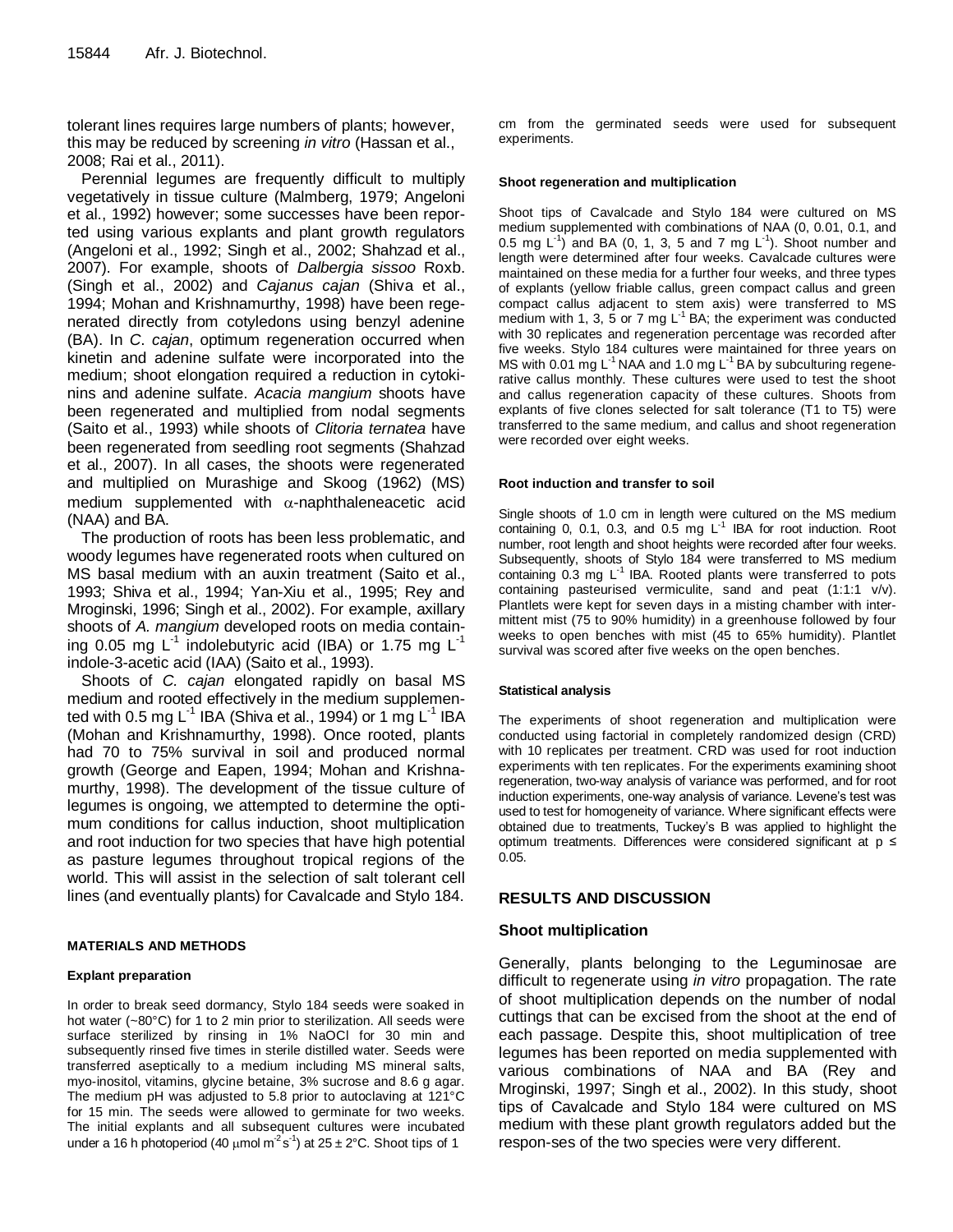

**Figure 1.** Effects of various combinations of NAA and BA on; (a) shoot number and (b) shoot length of *Centrosema pascuorum* cv. Cavalcade after four weeks. Vertical bars = standard errors, n = 10.

## **Cavalcade**

Cavalcade displayed what has frequently been reported, that lower concentration of auxin is required for efficient shoot multiplication (Figure 1a) (Uranbey et al., 2005; Barik et al., 2007; Sujatha et al., 2007). In addition, the inclusion of BA significantly reduced shoot elongation even at the lowest concentration (Figure 1b). There was no evidence of adventitious shoot production from callus; however, multiple shoots grew from both axillary buds and stem axes (Figure 2d). This direct organogenesis is similar to the regeneration reported for herbaceous legumes, such as grasspea (*Lathyrus sativus*; directly from epicotyls) (Barik et al., 2006) and Persian clove (*Trifolium*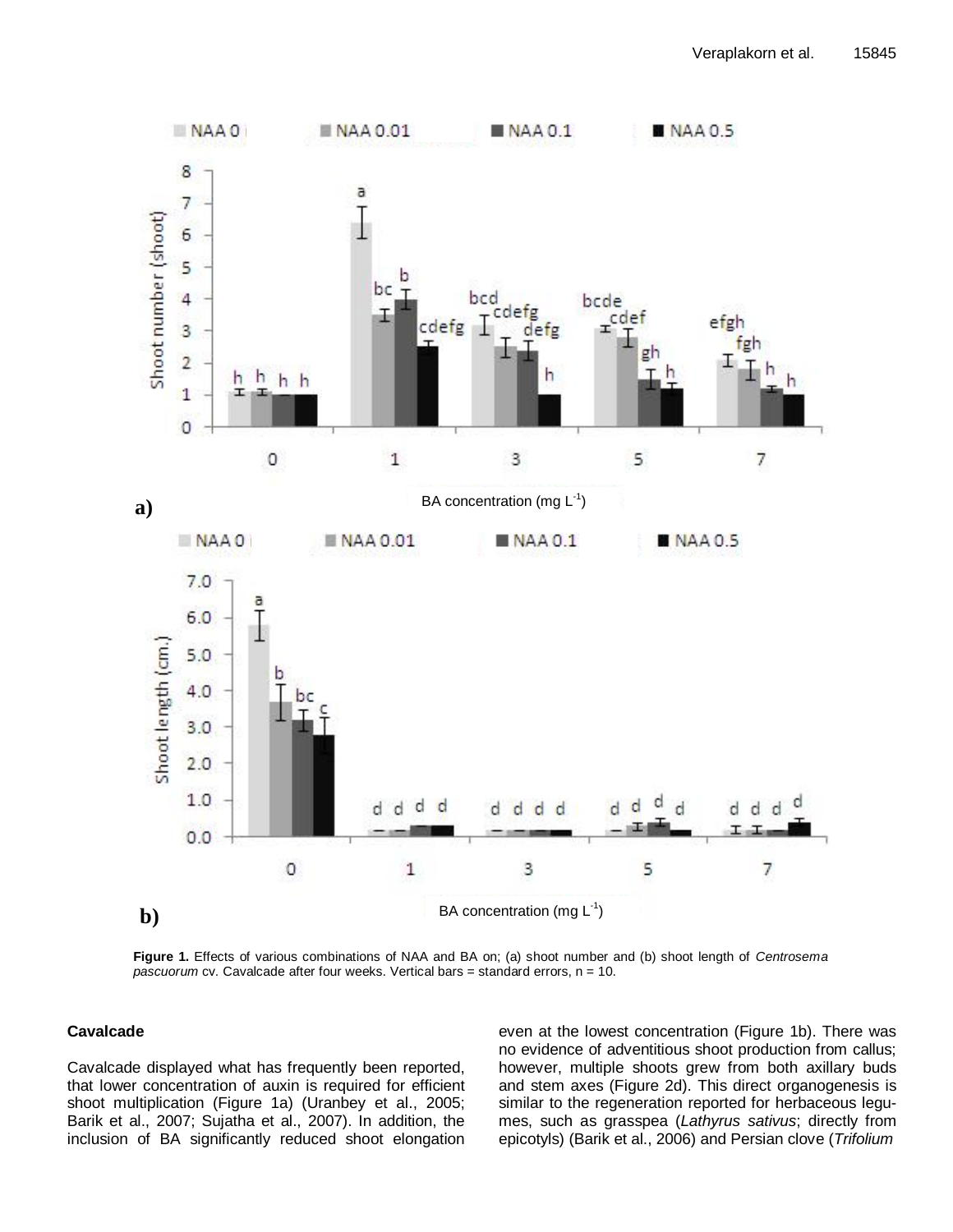

**Figure 2.** Shoot multiplication of *C. pascuorum* cv. Cavalcade derived from MS medium with 1 mg/l BA: (a) green and white compact callus, (b) yellow friable calli, (c) pointing arrow at stem axis within cross section of compact callus, (d) direct organogenesis from stem axis. Bar scale = 0.5 cm.

*resupinatum* L.) which were initiated directly from nodes, epicotyls and hypocotyls (Uranbey et al., 2005).

The highest shoot number in Cavalcade was produced on the MS medium supplemented with 1 mg  $L^{-1}$  BA. Shoot formation declined when BA concentration was increased, and increasing NAA and BA concentration tended to reduce shoot number with significant differences at 0.1 NAA or 7 mg  $L^{-1}$  BA (Figure 1a). Shoots of Cavalcade did respond to 1 mg  $L^{-1}$  BA, with the highest shoot number of  $6.4 \pm 0.5$ , of  $0.2 \pm 0.0$  cm in height (Figures 1a and b). This is similar to the optimum BA concentration for axillary shoot multiplication of other species such as *C. ternatea* L. (Shahzad et al., 2007), *Cicer arietinum* L. (Sujatha et al., 2007) and for adventtious shoot formation in *C. cajan* (1 mg L-1 BA) (Barik et al., 2007).

White/green and compact callus of Cavalcade was able to form on media containing NAA combination with BA (Figure 2a) while friable yellow callus formed on medium containing NAA from 0.1 to 0.5 mg  $L^{-1}$  (Figure 2b). Similar callus induction has been reported using a combination induced by using 0 to 1 mg L<sup>-1</sup> NAA with 0 to 3 mg L<sup>-1</sup> BA (Bovo et al., 1986) and *C. ternatea* (0.11 mg L<sup>3</sup> 2,4-D and 2.25 to 2.50 mg  $L^{-1}$  BA) (Shahzad et al., 2007). For

*Astragalus adsurgens*, yellow friable callus and brown between auxin and cytokinin, for example white and green compact callus from *Lotononis bainesii* was friable callus formed on medium containing  $2 \text{ mg } L^1$  2,4-D combined with 0.5 mg  $L^{-1}$  BA and only 2 mg  $L^{-1}$  2,4-D, respectively. Both these media also induced green and green/brown compact callus (Luo and Jia, 1998).

Shoots of Cavalcade did not regenerate from either white/green compact or yellow friable callus. This is contrary to results from leaves of *Centrosema brasilianum* which produced shoots on media containing 0 to 3 mg  $L^{-1}$  NAA in combination with 1 mg  $L^{-1}$  BA. Yellow/white callus induced on 0.1 mg  $L^{-1}$  NAA and 1 mg  $L^{-1}$  BA regenerated shoot buds which subsequently regenerated shoots when transferred to a medium containing 0.01 mg  $L^{-1}$  NAA and 1 mg  $L^{-1}$  BA (Angeloni et al., 1992).

After eight weeks, yellow friable callus, green compact callus and green compact callus adjacent to stem axes, were transferred onto media containing 1, 3, 5 and 7 mg L<sup>-1</sup> BA. Five weeks later, small shoot buds appeared from stem axes explants (Figure 2c) when cultured on the medium containing 1 mg  $L^{-1}$  BA. These formed shoots and elongated after subculturing to fresh medium of the same composition (Figure 2d). This is similar to what has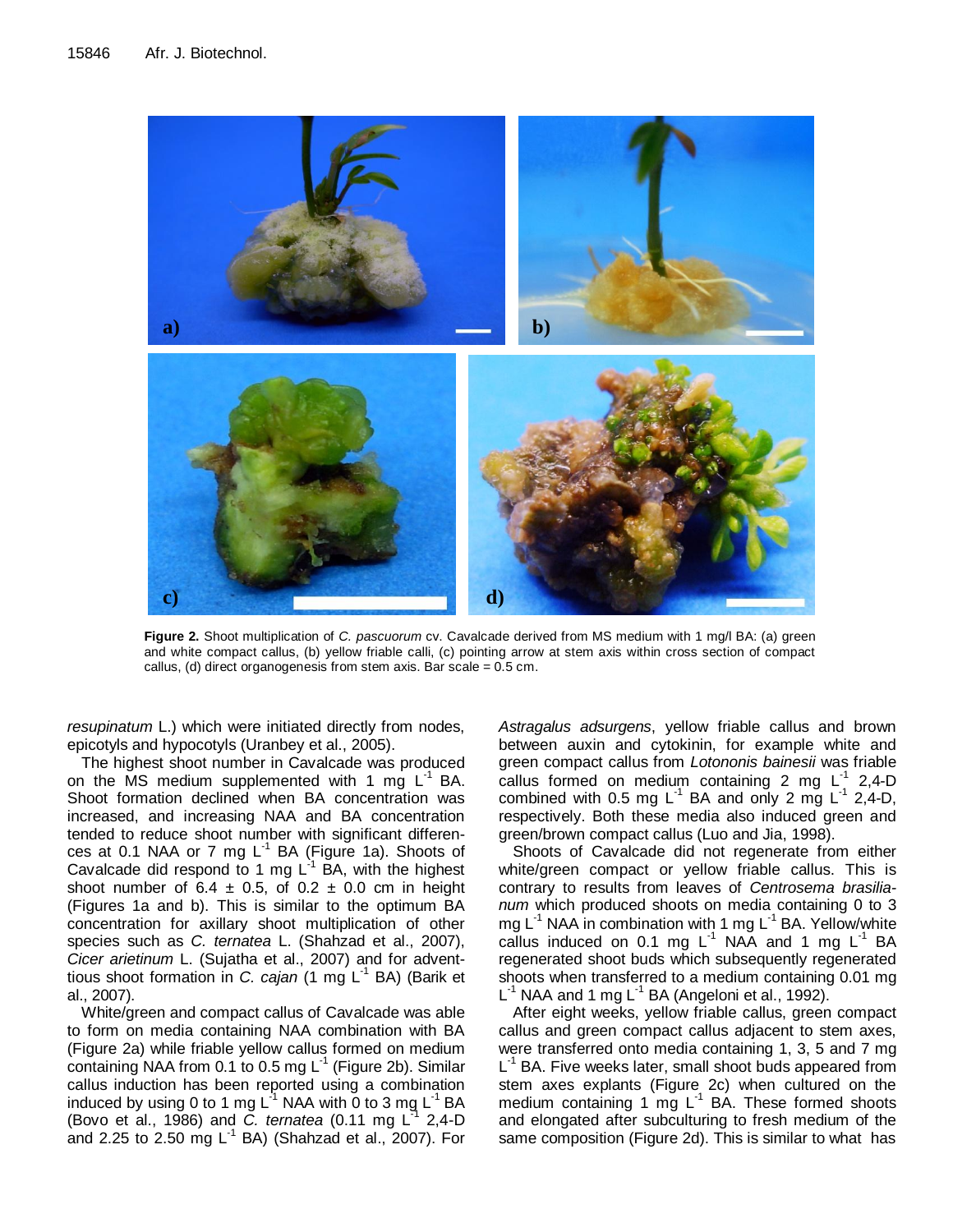

**Figure 3.** Effects of various combinations of NAA and BA on: (a) shoot number and, (b) shoot length of *Stylosanthes guianensis* CIAT 184 after four weeks. Vertical bars = standard errors, n = 10.

been reported for *C. ternatea* where shoots formed on a medium low in BA after removing from an NAA/BA combination (Shahzad et al., 2007). In contrast, stem axes of *C. cajan* were induced to form protuberances on a medium containing 0.1 mg  $L^{-1}$  IAA and 1 to 5 mg  $L^{-1}$  BA, but these failed to develop upon transfer to fresh medium of the same composition or with lower BA concentration (George and Eapen, 1994).

#### **Stylo 184**

Stylo 184 showed a different response, in that shoot regeneration occurred by both axillary bud growth and regeneration of adventitious shoots from callus. Furthermore, this occurred on media containing low concentrations of NAA (or none) and high concentrations of BA (that is, high cytokinin: auxin) (Figure 3a). However,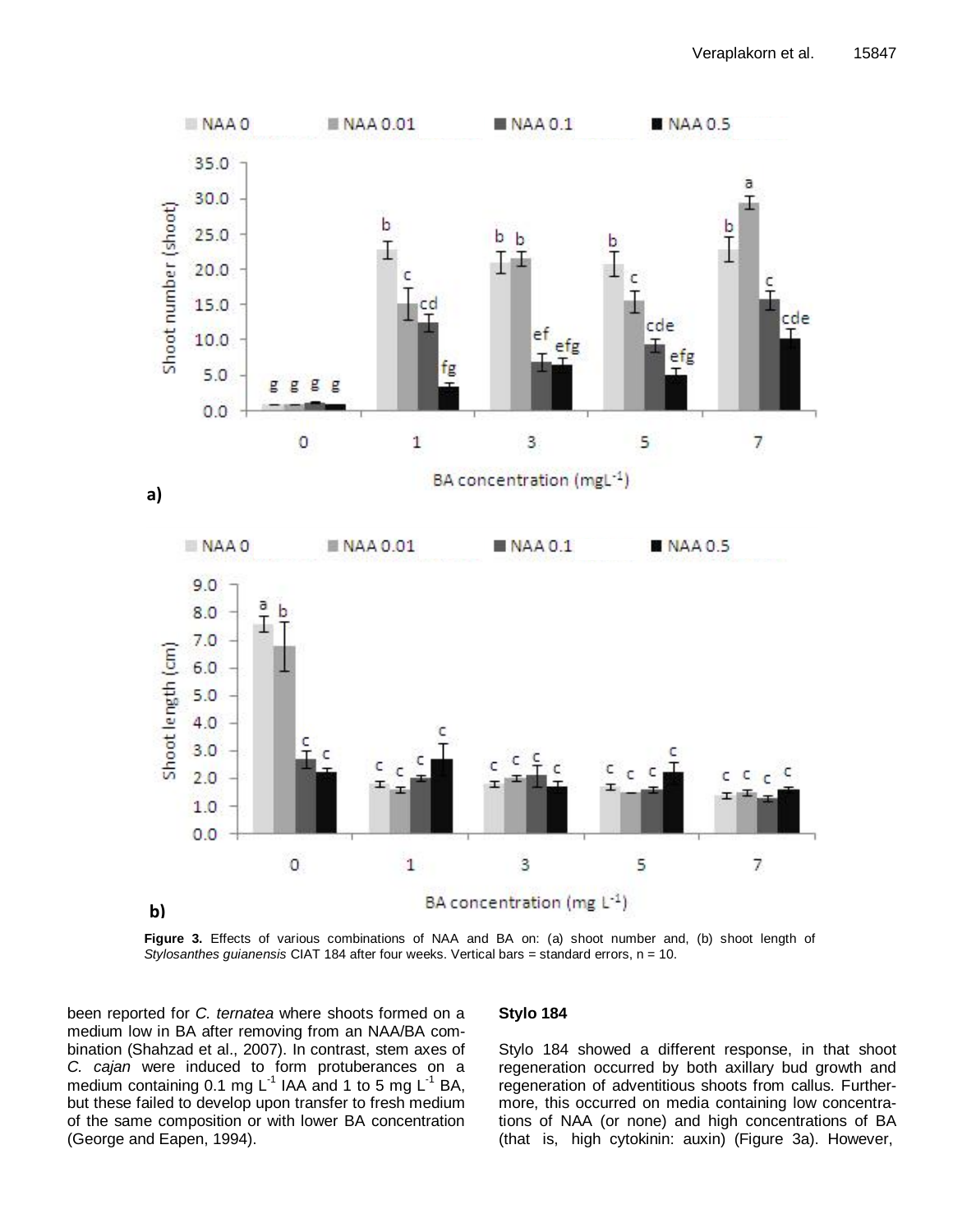

**Figure 4.** Callus formation of *S. guianensis* CIAT 184: (a) direct organogenesis developing from stem, (b) organogenic callus,  $(c)$  shoot regeneration. Bar scale =  $0.1$  cm.

media containing 1 to 7 mg  $L^{-1}$  BA without NAA produced the same number of shoots per explants. Addition of NAA inhibited shoot production, a response similar to that obtained in mature chickpea (*C. arietinum*) embryos (Asim et al., 2011). In media containing NAA and BA, Stylo 184 produced organogenic callus which was translucent, green and white (Figures 4a and b). The highest number of shoots from callus (29.5  $\pm$  1.0 with 1.5 ± 0.1 cm in length) was induced on medium containing 0.01 mg  $L^{-1}$  NAA and 7 mg  $L^{-1}$  BA (Figures 3a and b). Similar plant growth regulator combinations were used to induce regeneration from callus of *Desmodium uncinatum* (Rey and Mroginski, 1997). These cultures were also capable of regenerating shoots that were subsequently maintained (as shoots) for many subcultures (Figure 4c).

While the highest regeneration of shoots was obtained with high levels of BA  $(7$  to 15 mg L<sup>-1</sup>), these concentrations are such that there may be concerns about the development of adverse responses such as hyperhydricity (George and Eapen, 1994; Vardja and Vardja, 2001; Chakrabarty et al., 2005; Aasim et al., 2011; Ivanova and van Staden, 2011). For example, preconditioned explants of chickpea with 10 mg  $L^{-1}$  BA before growing on media containing 0.25 to 2 mg  $L^{-1}$  BA frequently showed hyperhydricity (Asim et al., 2011). Other adverse effects of maintenance on high BA media have been observed in banana (poor shoot elongation) (Vardja and Vardja, 2001) and walnut (reduced shoot elongation and hyperhydricity) (Heile-Sudholt et al., 1986).

Therefore, it was considered that the use of high concentrations of BA may not be appropriate for longterm maintenance of Stylo 184 cultures. Callus formation and shoot regeneration were therefore subsequently produced on the medium containing  $0.01$  mg  $L^{-1}$  NAA and 1 mg  $L^{-1}$  BA.

As with Cavalcade and other legumes (Mohan and Krishnamurthy, 1998), best shoot elongation of Stylo 184 was obtained on the medium with neither plant growth regulator.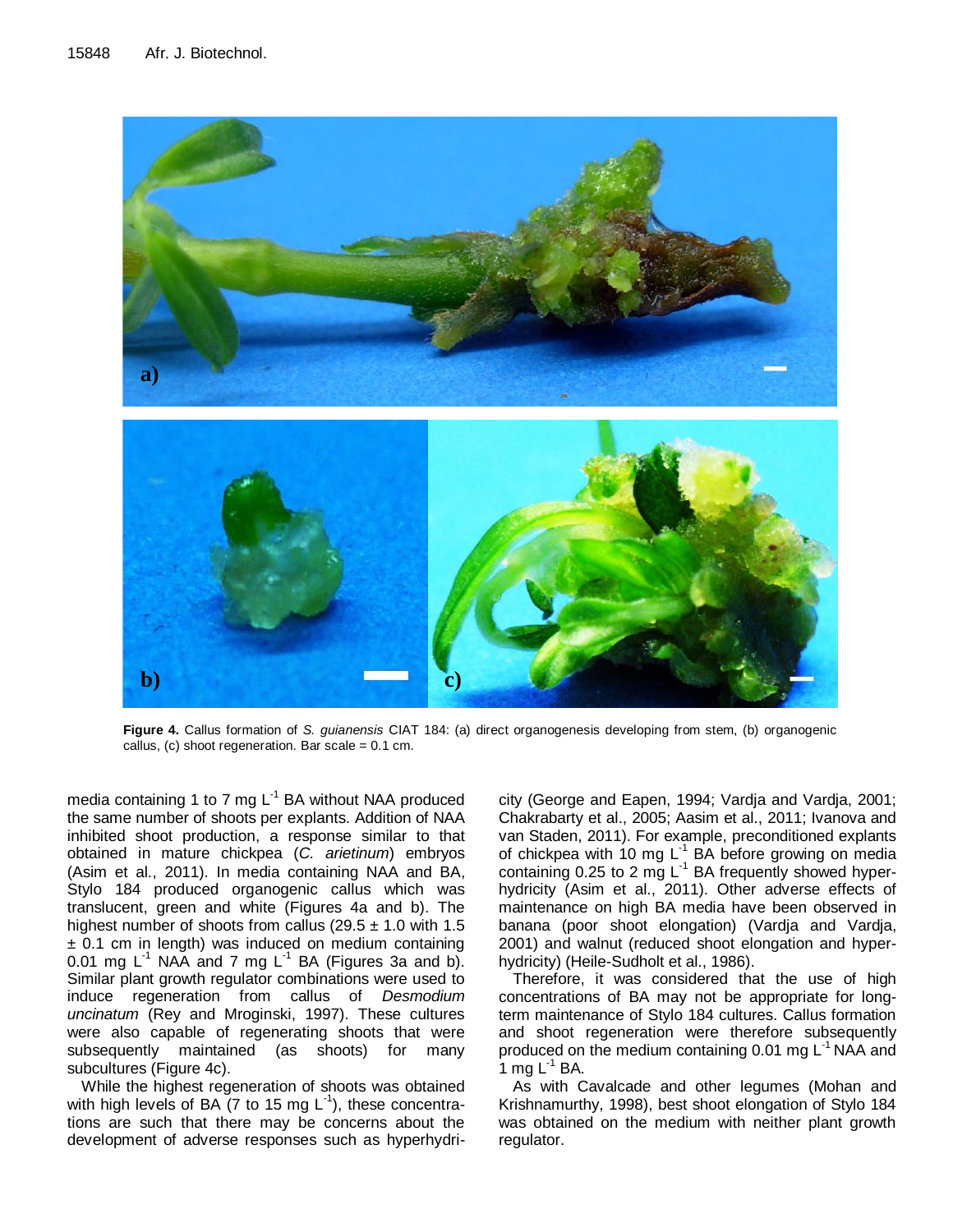

**Figure 5.** Shoot regeneration of *S. guianensis* CIAT 184 after maintaining for three years on MS medium with 0.01 mg L-1 NAA and 1 mg  $L^{-1}$  BA for 8 weeks. Vertical bars = standard errors,  $n = 10$ .

## **Regenerative capacity after extended time in culture**

In order to serve an *in vitro* salt tolerance selection programme, callus of Stylo 184 induced from five selected seeds were maintained by regularly subculturing onto fresh MS medium supplemented with 0.01 mg L<sup>- $\text{F}$ </sup> NAA and 1 mg  $L^{-1}$  BA. After three years, callus and shoot production remained active but the time required for regeneration and the amount of regeneration varied between clones. Clones T2 and T3 had rapid callus formation, with 100% of the explants producing callus after five and six weeks, respectively. Two other clones (T4 and T5) produced callus (100%) by week 7, while T1 only produced callus in 67.5% of the explants for the duration of the experiment. More importantly, shoot number and percent shoot regeneration varied significantly between clones (Figure 5). The highest shoot regeneration was obtained from T4 (7.1  $\pm$  1.3 shoots/explant), however, this was only significantly different from T3 (Figure 5). The highest percent shoot regeneration occurred in T4  $(93.3 \pm 4.2)$  but this was only significantly different from T1 (Figure 5).

Shoot regeneration from callus after long-term maintenance has been reported in many species although with different responses. For example, callus of *Asparagus officinali*s was able to proliferate and regenerate 89% shoot primordia after more than 18 months in culture, and plants regenerated had conspicuous somaclonal variation (Pontaroli and Camadro, 2005). In contrast, Egyptian wheat cultivars cultures lost their regenerative capacity after 32 days and sorghum after six weeks (Fahmy and Shisy, 2005; Pola et al., 2009). Callus of Stylo 184 retained its organogenic and shoot regenerative capacity over a prolonged period in culture. Regenerated shoots and subsequent plantlets showed no obvious abnormallities.

## **Root induction and transfer to soil**

Shoots of both Cavalcade and Stylo 184 rooted well on media, regardless of whether IBA was included (Figures 6 and 7). The longest roots in Cavalcade occurred on MS medium, either with (0.1 mg  $L^{-1}$ ) or without IBA (Figure 6) but in Stylo 184, they occurred at 0.3 mg L<sup>-1</sup> IBA (Figure 7). In Cavalcade, the higher root number was associated with the lower shoot height (Figure 6). High auxin concentration can limit shoot and root development as it may lead to the production of ethylene (Hansen and Grossman, 2000; De Klerk and Hanecakova, 2008). Stylo 184 shoots regenerated from callus and treated with 0.3 mg L<sup>-1</sup> IBA for two weeks produced 91% rooting. When transferred to pots containing vermiculite, sand and peat, under greenhouse conditions, it had 90% survival after five weeks. All of these plants grew well and showed normal characteristics.

Despite the difference in regenerative capacity of Cavalcade and Stylo 184, it may still be possible to select for somaclonal variation derived from adventitious shoots. Frequently, the presence of this variation is considered as a negative effect, however, it is possible to use this variation to produce novel characteristic through somaclones (Bairu and Aremu, 2011). The variants can be derived from either direct organogenesis (dieffenbachia plants) (Shen et al., 2007) or indirect organogenesis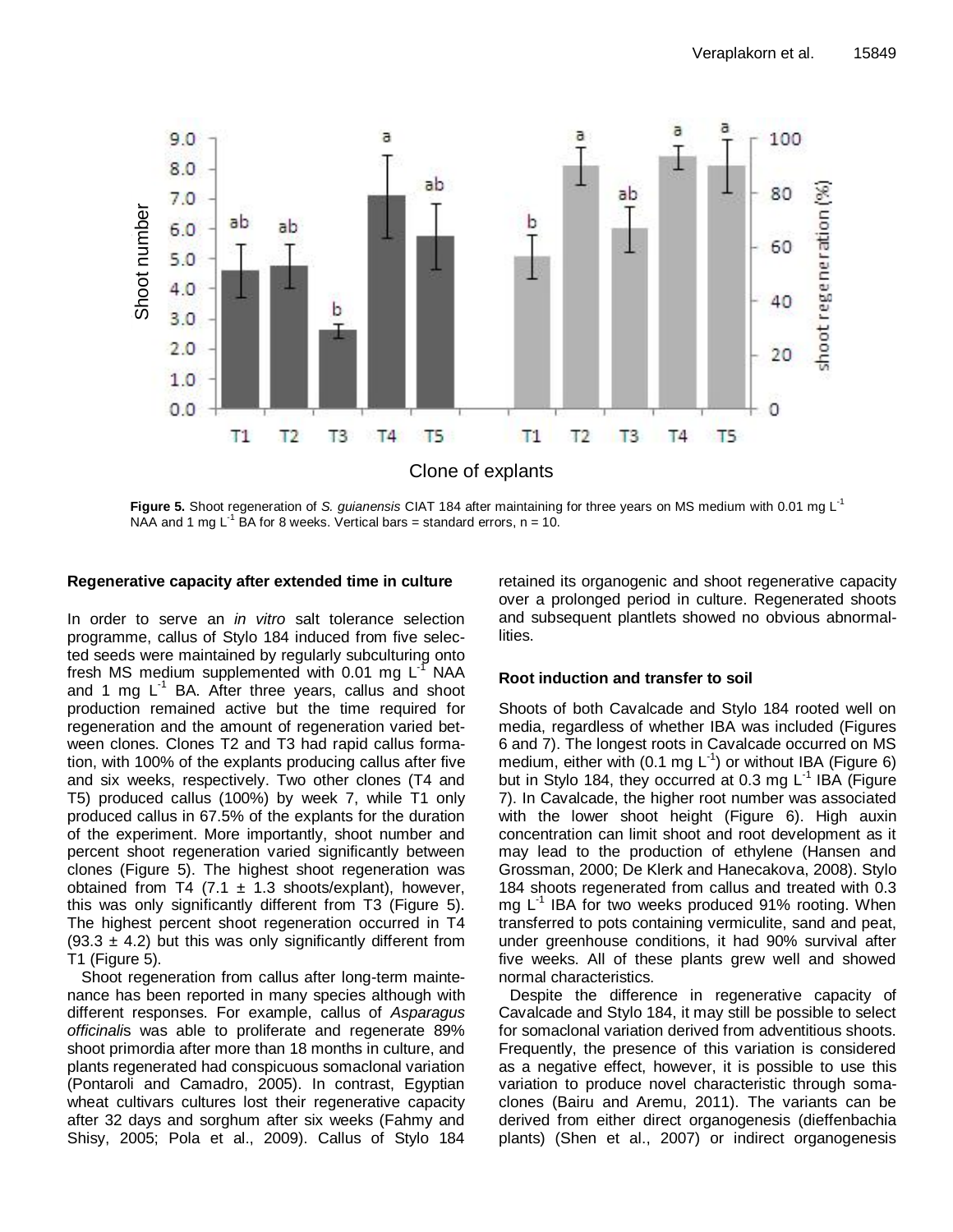

**Figure 6.** Effect of IBA concentration on rooting microshoots of *C. pascuorum* cv. Cavalcade after four weeks. Vertical bars = standard errors,  $n = 8$ .



**Figure 7.** Effect of IBA concentration on rooting microshoots of *S. guianensis* CIAT 184 after four weeks. Vertical bars = standard error,  $n = 8$ .

(strawberry) (Nehra et al., 1992). The protocols presented provide an opportunity to select (through screening of seedlings or somaclones) and multiply *in vitro* novel characteristics for two important forage legumes.

## **ACKNOWLEDGEMENTS**

The authors thank the Strategic Scholarships for Frontier Research Network for Ph.D. Programs (V. Veraplakorn) from the Office of the Higher Education Commission,